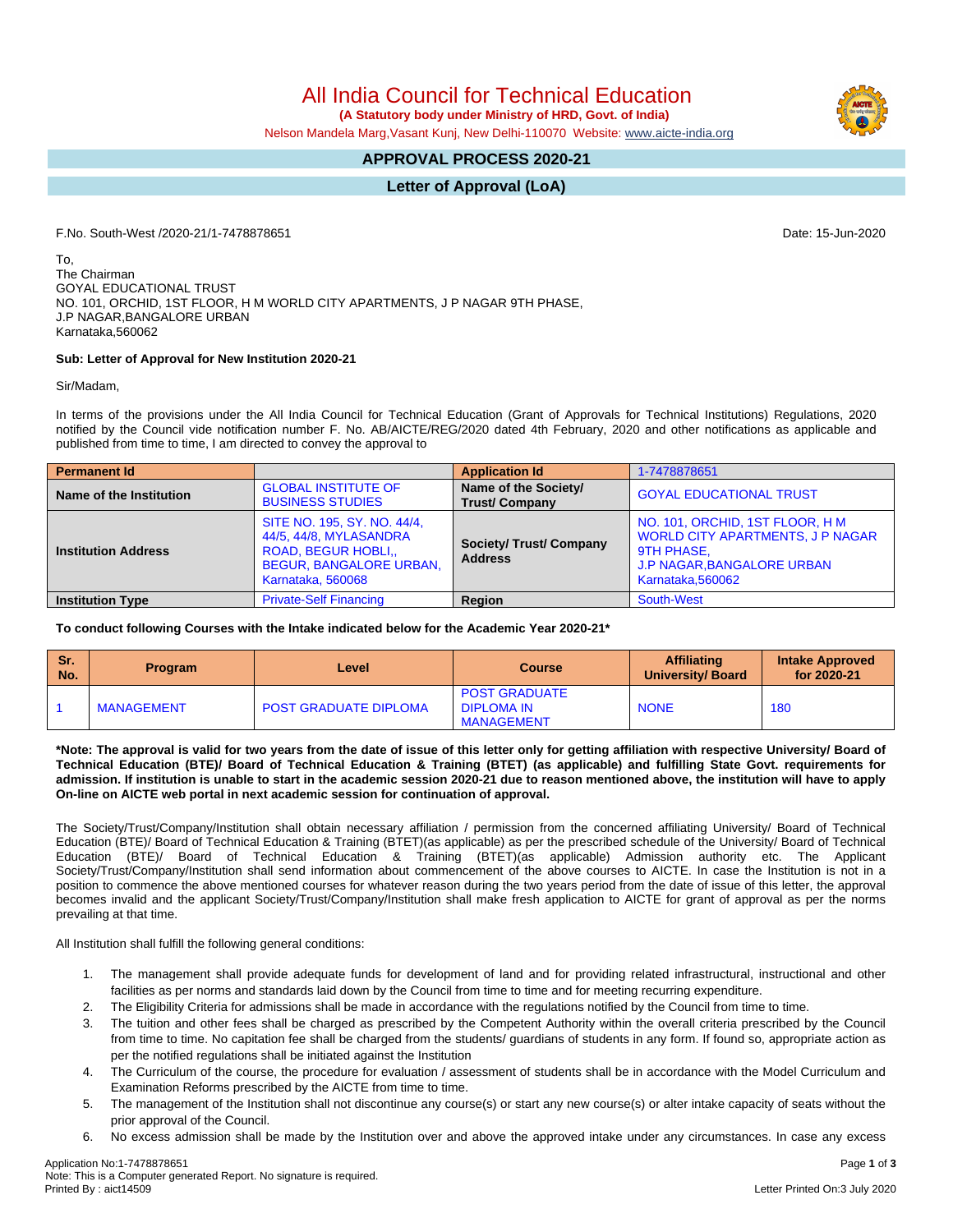admission is reported to the Council, appropriate action as per the notified regulations shall be initiated against the Institution.

- 7. The Institution shall not have any collaborative arrangements with any other Indian and / or Foreign Universities for conduct of technical courses without obtaining prior approval from AICTE. In case any violation is reported to the Council, appropriate action as per the notified regulations shall be initiated against the Institution
- 8. The Institution shall not conduct any course(s) as specified in the Approval Process Handbook without prior permission / approval of AICTE. If found so, appropriate action as per the notified regulations shall be initiated against the Institution.
- 9. The Institution shall operate only from the approved location, and that the institution shall not open any off campus study centers / extension centers directly or in collaboration with any other institution / university / organization for the purpose of imparting technical education without obtaining prior approval from the AICTE. If found so, appropriate action as per the notified regulations shall be initiated against the Institution.
- 10. The accounts of the Institution shall be audited annually by a certified Chartered Accountant and shall be open for inspection by the Council or persons authorized by it.
- 11. Heads of Departments, the teaching and other staff shall be appointed in given time frame and selection shall be done according to procedures, qualifications and experience prescribed by the Council from time to time and pay scales are as per the norms prescribed by the AICTE from time to time. The Institution shall publish an information booklet before commencement of the academic year giving details regarding the Institution and courses / programs being conducted, Fees charged and details of infrastructural facilities including faculty etc. in the form of mandatory disclosure. The information booklet may be made available to the stakeholders of the technical education. The mandatory disclosure information, as per directions in the AICTE website / Approval Process Handbook, shall be put on the Institution Website. The information shall be revised every year with updated information about all aspects of the Institution.
- 12. It shall be mandatory for the Institution to maintain a Website providing the prescribed information. The Website information must be continuously updated as and when changes take place.
- 13. If the Institution fails to disclose the information or suppress and / or misrepresent the information, appropriate action as per the notified regulations shall be initiated against the Institution.
- 14. AICTE may also conduct inspections with or without notifying the dates to verify specific complaints, to verify adherence to AICTE norms & standards, and to verify any mis-representation, violation of norms & standards, mal-practices etc.
- 15. The Institution by virtue of the approval given by Council shall not automatically become claimant to any grant-in-aid from the Central or State Government.
- 16. In the event of a student / candidate withdrawing before the starting of the course, the wait listed candidates should be given admission against the vacant seat. The entire fee collected from the student, after a deduction of the processing fee of not more than Rs. 1000/(Rupees one thousand only) shall be refunded and returned by the Institution to the student / candidate withdrawing from the program. It would not be permissible for the Institution to retain the School / Institution Leaving Certificates in original to force retention of admitted students and not to charge fees for the remaining period if a student cancels the admission at any point of time.
- 17. The Institution shall take appropriate measures for prevention of ragging in any form, in the light of AICTE regulation "Prevention and Prohibition of Ragging in Technical Institutions, Universities including Deemed to Universities imparting technical education" Regulation 2009 (F.No. 37-3/Legal/AICTE/2009 dated 01/07/2009). In case of failure to prevent the instances of ragging by the Institutions, the Council shall take appropriate action as per the notified regulations.
- 18. It is mandatory to comply all the essential requirements as given in APH 2020-21(appendix 6)

The Government/ Management of the Institution shall strictly follow further conditions as may be specified by the Council from time to time.The Council may withdraw the approval, in case it observe any violation of the above conditions and/or non- adherence to the norms and standards prescribed by the Council, mis-representation of facts and submitting factually incorrect information to it.

NOTE: If the State Government / UT / DTE / DME has a reservation policy for admission in Technical Education Institutions and the same is applicable to Private & Self-financing Technical Institutions, then the State Government / UT/ DTE / DME shall ensure that 10 % of Reservation for EWS would be operational from the Academic year 2020-21. However, this would not be applicable in the case of Minority Institutions referred to the clause (1) of Article 30 of Constitution of India.

> **Prof.Rajive Kumar Member Secretary, AICTE**

Copy to:

- **1. The Director Of Technical Education\*\*, Karnataka**
- **2**. **The Registrar\*\*,** None
- **3. The Principal / Director,** GLOBAL INSTITUTE OF BUSINESS STUDIES Site No. 195, Sy. No. 44/4, 44/5, 44/8, Mylasandra Road, Begur Hobli,, Begur,Bangalore Urban,